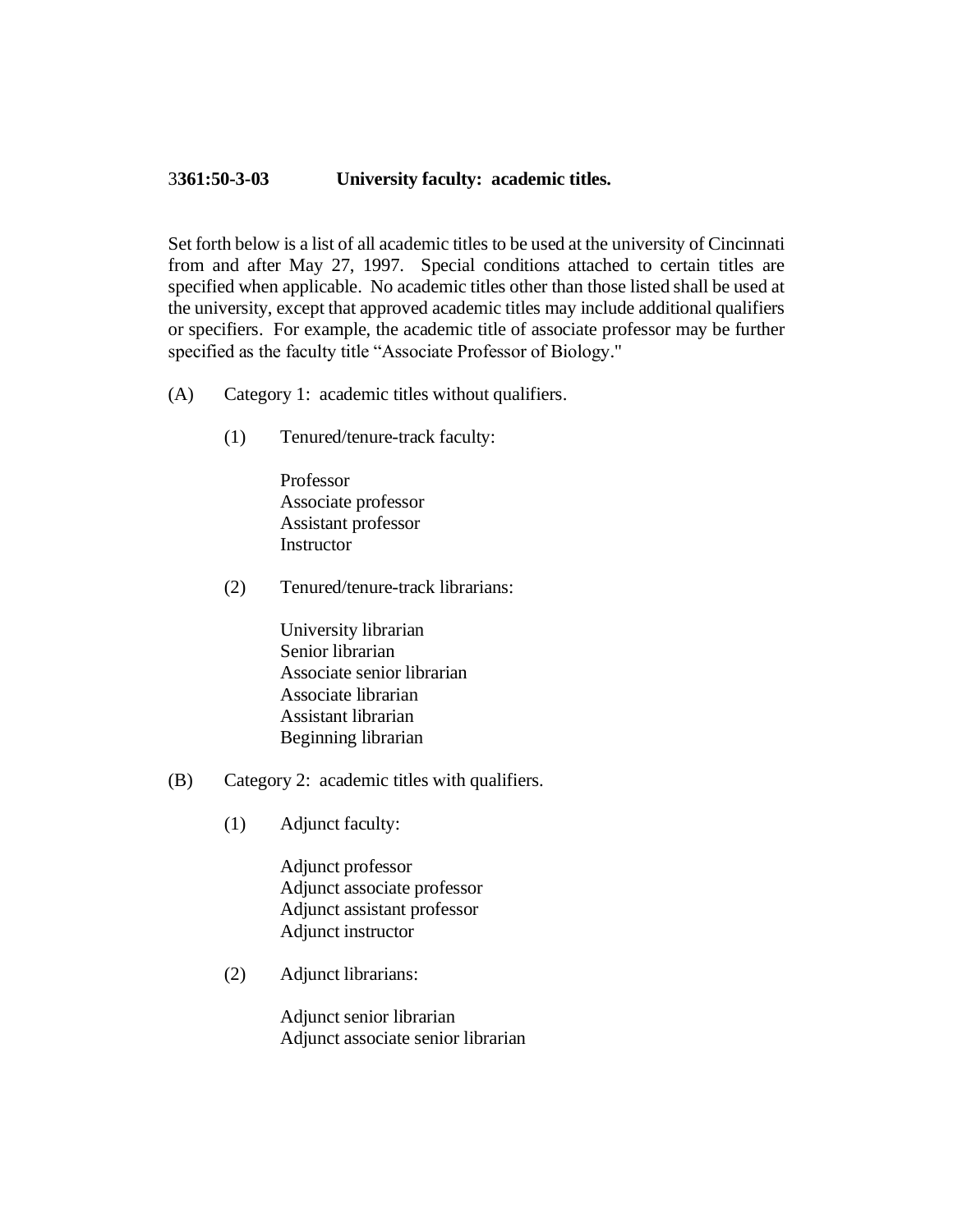Adjunct associate librarian Adjunct assistant librarian Adjunct beginning librarian

(3) Field service faculty:

Field service professor Field service associate professor Field service assistant professor Field service instructor

(4) Adjunct field service faculty:

 Adjunct field service professor Adjunct field service associate professor Adjunct field service assistant professor Adjunct field service instructor

(5) Research faculty:

Research professor Research associate professor Research assistant professor Research instructor

(6) Adjunct research:

Adjunct research professor Adjunct research associate professor Adjunct research assistant professor Adjunct research instructor

(7) Clinical faculty:

Professor of clinical Associate professor of clinical Assistant professor of clinical Instructor of clinical

(8) Adjunct clinical faculty: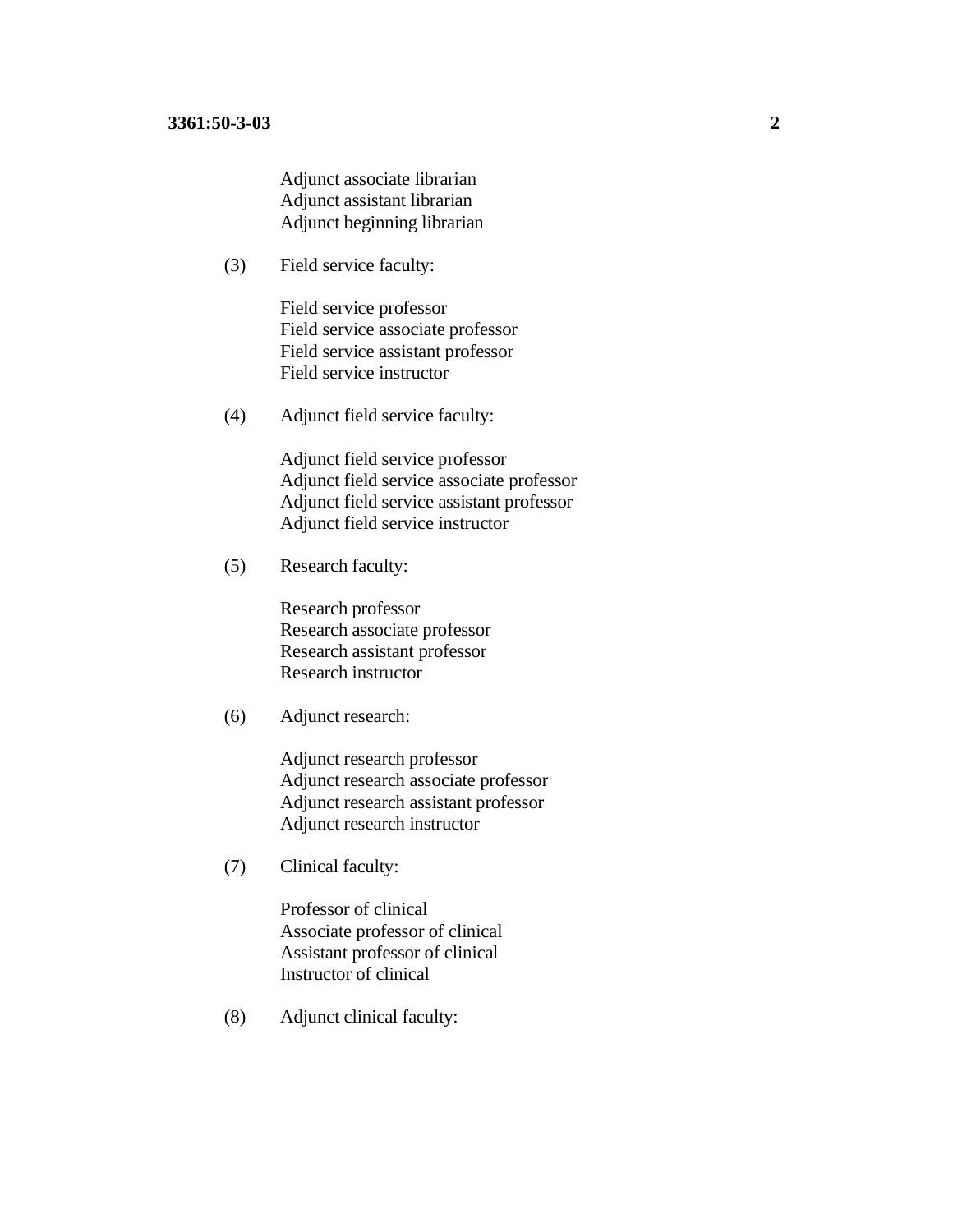Adjunct professor of clinical Adjunct associate professor of clinical Adjunct assistant professor of clinical Adjunct instructor of clinical

- (C) Category 3: Additional academic titles.
	- (1) Emeritus/emerita titles (emeritus/emerita titles may be qualified):

Professor emeritus/emerita Associate professor emeritus/emerita Assistant professor emeritus/emerita University librarian emeritus/emerita Senior librarian emeritus/emerita Associate senior librarian emeritus/emerita Associate librarian emeritus/emerita Assistant librarian emeritus/emerita

## (2) Visiting titles:

Visiting professor Visiting associate professor Visiting assistant professor Visiting instructor

Visiting senior librarian Visiting associate senior librarian Visiting associate librarian Visiting assistant librarian Visiting beginning librarian

Visiting field service professor Visiting field service associate professor Visiting field service assistant professor Visiting field service instructor

Visiting research professor Visiting research associate professor Visiting research assistant professor Visiting research instructor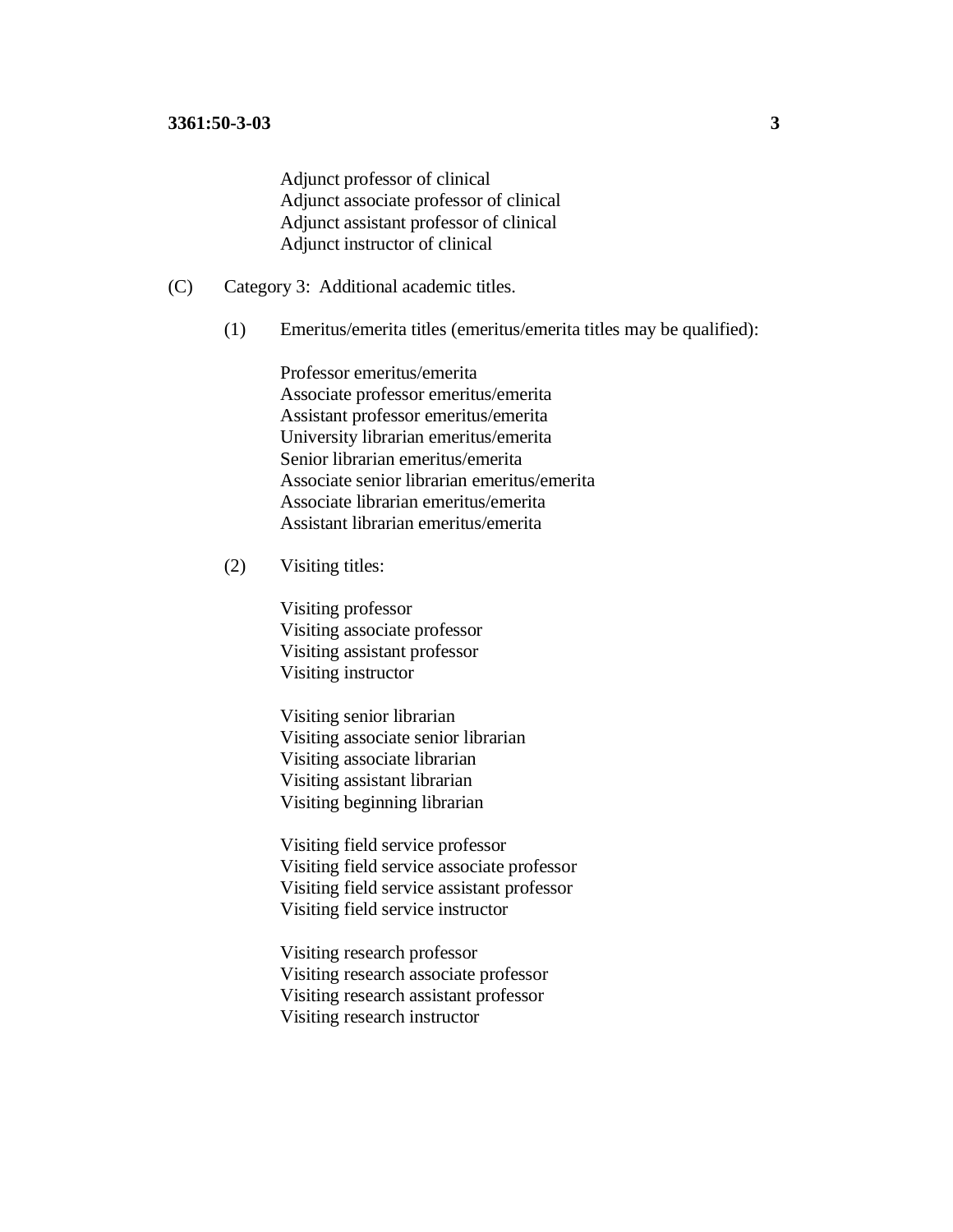Visiting professor of clinical Visiting associate professor of clinical Visiting assistant professor of clinical Visiting instructor of clinical

(3) Specialized visiting titles:

Visiting artist Visiting scholar Visiting scientist

(4) Specialized titles:

Distinguished research professor Distinguished teaching professor Distinguished visiting professor Eminent scholar

University receptor (this title shall be used only with presidential approval.)

(5) Invited titles:

Invited professor Invited field service professor Invited research professor Invited professor of clinical Invited senior librarian

- (D) Category 4: titles for elimination or restriction.
	- (1) Lecturer: restricted to part-time faculty teaching non-credit courses.
	- (2) University professor: eliminated except for existing faculty with the title.
	- (3) Volunteer titles: the following volunteer faculty titles may continue only for those who currently hold such a title. New volunteer-titled appointments shall be made only with the specific approval of the relevant senior vice president and provost.